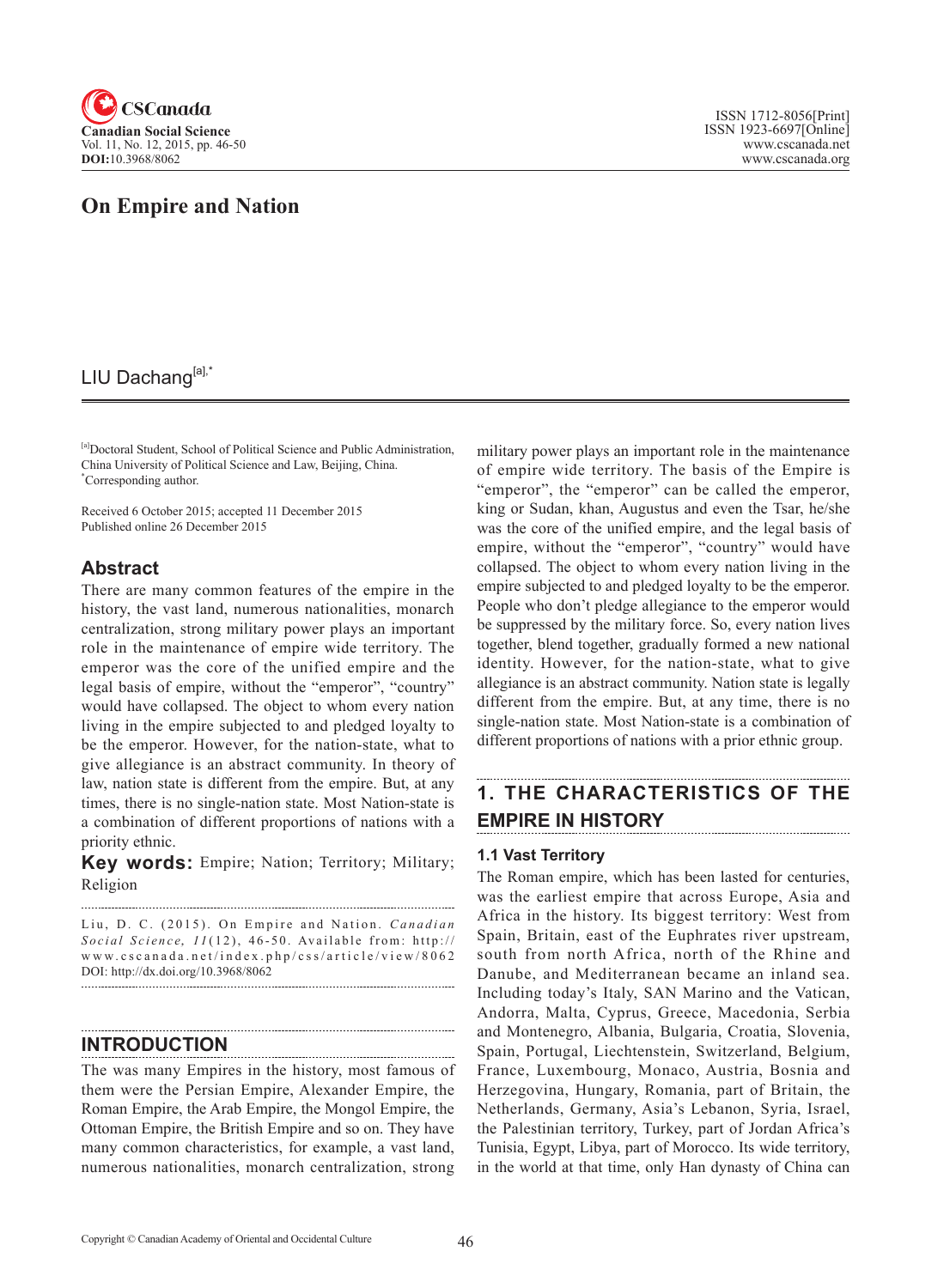compare with. The difference is that the Han dynasty had single nationality, race, whose culture maintain until now. Nevertheless, in the Roman Empire, national ethnic composition was complicated, and it never recovered after declining.

The following Arab empire had a biggest territory east from Indus and Cong Ling Ridges, west to the Atlantic coast, north from Caucasus, the Caspian sea and the southern border of France, south to the Arabian sea and the Sahara desert, whose land area was 1,340 square kilometers. Although much of Western Europe was out of the Arab empire, but influenced by its culture.

Territory of the Mongol Empire, east from Japan sea, west arrived in the Mediterranean, north across Siberian, south to the Persian Gulf , stretch over the whole Eurasian continent, recognized as one of the largest empire in the history of the world, when in heyday, about 2400 square kilometers large, if count the lonely frigid area, about 3300 square kilometers. Include most parts of Asia, central and eastern Europe, and a part of northern Africa. But the situation is transient. The empire quickly divided.

The Ottoman Empire's (1299-1922) extreme territory also across three continents, included the Balkans, Middle East and most of north Africa. West to north Algeria, east arrived in Mesopotamia and the Persian Gulf, once arrived in the Caspian Sea. All these empires in history have a significant effect, because they have a vast territory, influence scope is extremely broad.

In addition, such as the Persian Empire, Alexander Empire, Assyrian Empire, in terms of its productivity level at that time, also belongs to more wide.

#### **1.2 The Second Characteristic of the Empires Is Having Many Nationalities**

Despite the lacking of modern national idea, but there still existed consciousness of different "people". For example, under the Roman empire, lives the Romans, the Greeks, Gaul, Carthaginians, Assyrians, Egyptians, German and so on, the Arab empire also had many nationalities, and "Along with the completion of the conquest ,one large Arab empire across Africa and Asia formed. This is a theocracy country of many nationalities. Besides Arabs, it comprised Persians, Iraq, Syria, Egypt, and the Berbers of north Africa." (Peng, 2002, p.55)

In the same, the Ottoman empire, in addition to the Turks, having Balkans Serbia, Albania, Bulgaria, and many other ethnic groups, such as Armenia, Azerbaijan, Georgia, Arabs, etc., not only races but also religious beliefs was different, some were Muslim, some were Christian, and some believed in original religions. All of these nations were subjects of empire.

### **1.3 Centralized Political System**

The empires were centralized autocratic monarchy. The head of state had holy titles, such as, respectively, Emperor, Augustus, Sudan, khan, and King or Queen. Empire within each nation, although used to independent nations, now was all loyal to the autocratic monarch rather than owed allegiance to this nation. In other words, the object of loyalty is emperor. Even loose consortium like the British Empire, formally, the queen was the head of every state.

So, what did such power rely on?

First of all, a powerful military force. The common characteristics of the largest empires, without exception, were relying on the powerful military force to maintain national unity. In the process of conquest and rule, slightly disobeying or resisting, means to slaughter. In the case of secession, also suppress with military force. Even some placatory measures are still backed with military means. In addition, means of religion also done. Such as Roman polytheism, no matter which original god from different polis, as long as the polis conquered by the Roman, its god would be brought to Roman temple to be worshiped together, in this way, they can play the effect of winning over the masses.

Different from that, in the Arab empire, it is force that to promote Islam by. To the newly conquered areas, according to the different attitudes of people to convert to Islam, there were three different kinds of policy: to the initiative converts ,no killing and duty-free, surrender but not convert to, pay taxes, neither conversion nor surrender , kill. The universal formula to conquer the world by Muslims: Islam - tribute – sword. Either convert to Islam, or pay tribute and taxes, or solve through arms (Shang, 2014, p.68). The discrimination made a lot of people to convert. it was an important cause of widely spreading of Islam.

To Arabian, used aggressive tribes, achieve unity under the banner of Islam. New religion has powerful national cohesion and enormous charisma to the fragmented tribes. The Arab people become a new role on the stage. At that time, they were faithful and fearless. The Jihad slogans and the stimulation of economic interests prompted this force moved outward. (Peng, 2014, p.54)

In the process of conquest, the Mongol empire's situation was different, most of the Mongols converted to the local religion, including Islam and Christianity. It also determined the transience of the Mongol empire.

Within the territory of the Ottoman Empire, Islam was the state religion, but also allows the existence of other religions. The empire existed as mosaic. The Ottoman Empire located at the junction of civilization and had to control the traffic line between east and west up to six centuries of civilization. During its existence, the empire absorbed the Byzantine culture, established the Ottoman unique pattern of Ottoman Turkey - Islamic culture. After 18 century, because of the influence of western culture and the practice of Islamization and modernization, the boundary of civilization has become more and more blurred.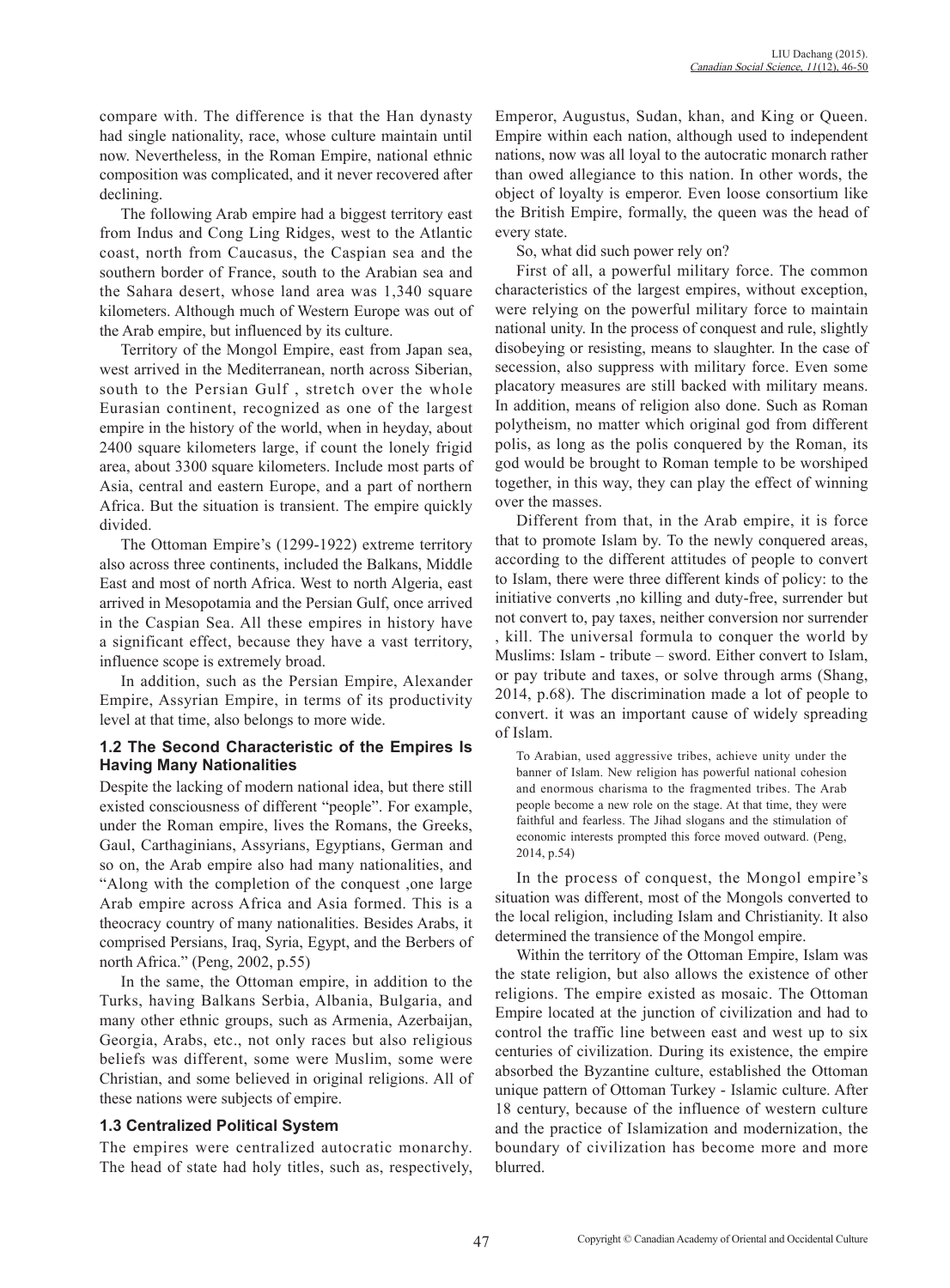As for the political system, every empire was basically theocracy, military and political unity, heads of state had highly centralized political, military and religious power. That is very different with the Western Europe after Roman Empire. In Western Europe at that time, the king hardly had such centralized power like an emperor, let alone called empire. This is an obvious difference between the empire and the kingdom.

#### **2. THE RESULTS OF THE COLLAPSE OF EMPIRES**

Any unified empire hides crisis of division. Some of these crises come from the centrifugal tendency of different national culture and some come from the local elite's competition; Some come from the resistance of class oppression and even some from external shocks. When splitting strength exceeded the centralized control, splitting occurs.

The collapse of the Roman Empire is the result both of internal competition, and of the external invasion. Starting from the three or four centuries, the emperor of the Roman Empire often sidelined, the emperor was often held by warlords' dethronement. Especially in the final stage, nine emperors was killed or deposed, until finally a kid emperor Romulus Augustus was deposed in 476 AD by soldiers, the Western Roman Empire collapsed. After the Roman Empire splitting, hundreds of large and small feudal estates built on the ruins of the Western Roman Empire. These feudal estates, kingdom governed by the duke, earl, baron, although there have been the East Gothic Kingdom, still fragmented such as the Visigothic Kingdom, the lombard kingdom, The Frankish Kingdom, etc., Even once formed a Charlemagne Empire and socalled the holy Roman empire, but, either time was short, or with a false reputation. No one had actual jurisdiction and had controlled the feudal aristocracy within the jurisdiction. This situation continues from the falling of the west Roman Empire to the formation of the  $17<sup>th</sup>$  and 18<sup>th</sup> century modern national country, lasted more than one thousand years.

In the long stage, the residents of feudal domain had feudal lords and the Vatican as the object of loyalty, secularly leech on to feudal lords, mentally to Christianity as the spiritual pillar. And the Pope is the supreme leader. The latter was especially important. There was no national concept yet. Germans have at least dozens of large and small branches.

About the formation of modern national country, many scholars believe that it has something to do with the Hundred Year's War. Britain and France's people were all Germanic branch, and the Britain king was a subsidiary noble of France, known as the duke of Normandy, due to William the Conqueror, with English King's enhanced strength, the French king can't stand extrusion on his

own territory, that led to a longtime war between British and French. In the mean time, the two countries' people enhanced national consciousness, eventually formed the French and English national consciousness. And chain caused the awakening of national consciousness of German, Italy and other regions.

After Renaissance and industrial revolution, along with the strengthening of Western European industrial and military strength, European kept expanding outward. That was called colonialism. Under the stimulus of colonialism, resistance-type national consciousness rose. Especially to the ancient country like China, since ancient times, only has the idea "All the land under the Heaven belongs to the emperor", and has no concept of ethnic groups. But with the resistance movement against colonial aggression, in the midst of advanced intellectuals, a national idea came into being, or, more precisely, It is from the west and Japan that Chinese people introduced the concept of nationality, which resulted in a large Chinese nation's awakening and consciousness. This is also the main path that western national consciousness affects the east, especially China, India, and other regions such as Africa.

At the same time, in other parts of the world, we can see, as the European powers was rising , the Ottoman empire declined ,the collapse of this empire led to the continuous loss of territory, and on the land of old empire many national countries rose. The League of Nations allowed France collocate originally belongs to the empire's Syria and Lebanon, and allowed UK mandate the Mesopotamia and Palestine (later divided into Palestine and Transjordan). On the Arabian peninsula, Ibn Saud founded the kingdom of Saudi Arabia in 1932. Iraq declared independence in August 1921, built an Iraqi kingdom under British protection—Faisal dynasty and got fully independent in 1932. Syrian declared its independence in 1943. Palestinian split, the eastern half is Transjordan and western half rule by the British directly, the Jews established Israel, the Arab-Israeli conflict continues until today. In the Caucasus, Armenians established a provisional government, later became a republic. After the world war II , there has established nearly 40 nation-state on the Ottoman empire land.

In this process of same goal by different ways, from the feudal kingdom to the nation, from empire to the nation-state, there was a country walk upstream path yet, that Russia, a Moscow dukedom from the fifteenth century, gradually expanding, annexed surrounding large areas, to the beginning of the 20th century, has formed a vast empire across Eurasia, enveloped the whole frigid region of more than 2000 square kilometers. It swallowed up Poland, the Baltic countries, many grassland khanate in central Asia, and occupied the vast land of China, formed a czar centered feudal serf country. If not Lenin led the October revolution which made the czar's ruling to an abrupt end, it would be difficult to assess when could the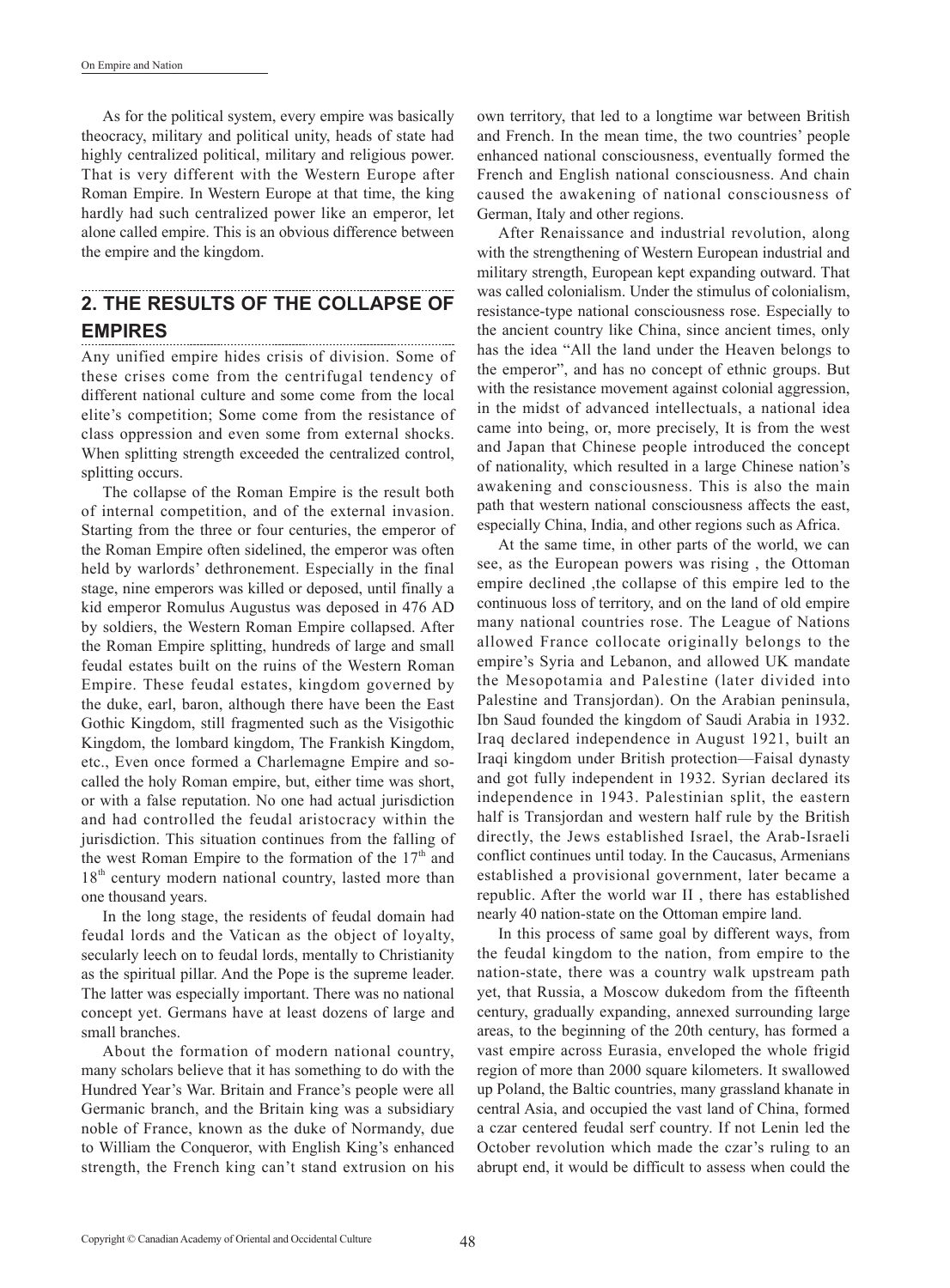empire's aggressive expanding policy stop, although a lot of land among it won is the most inaccessible desert.

In north America, not the awakening of national consciousness led to the United States' independence, but a roughly similar substitute of national consciousness country consciousness, actually, in American English sense, nation and country have the same meaning. The America, is both country and nation, this is the psychological subject by which they resist against British—its suzerain. He acted, he succeeded, the United States generated.

In Latin America, it was on battlefield opposing to the old Portuguese Empire and the Spanish Empire, a series of national country produced, such as Brazil, Venezuela, Ecuador, Bolivia, Peru, Chile, etc., After grew up in the swaddling of ancient empire, the inhabitants came from the Iberian peninsula also established their own national idea, through relentless fight, finally achieved independent status.

In fact, in a sense, the United States also gains national independent in opposition to the British Empire – The sun never set. But north American independent did not bring fatal blow to the "The sun never set empire", the real impact occurred after the second world war. India, Myanmar, Singapore and South African colonies successively get rid of the control of the British empire, "sun not falls empire" officially cease to exist. Previously, Canada, Australia and other places have obtained independent status through other forms of relatively peaceful.

In short, in the second half of the  $19<sup>th</sup>$  century and in the first half of 20th century, the general world situation was empires broke up, nation-state become the main form. The tsar Russian empire is the only buck the trend. Only under the impact of the communist movement it stopped expansion.

So what's the difference of nation-states compared with empires?

# **3. THE DIFFERENCE BETWEEN THE NATION-STATE AND THE EMPIRE**

First of all, the integration core of the nation-state and the empire is different, the so-called national integration, is a process based on the condition of certain spiritual bond and the system, making all the national of a country identity, eliminate the tendency of separation.

The primary difference between nation-state and the empire is not the difference between the social hierarchy and equality of society, because, even in a country of single-nation, there still probably has a hierarchical society, and the existence of feudal kingdom. Therefore, everyone is equal or hierarchical is not the difference between nation- state and the empire. The most basic difference is the object of loyalty given to.

As mentioned earlier, empire is often multi-ethnic, there is a sacred head of state, and it rely military force as strong back of the country. Both of them are indispensable. Therefore, within the territory of the empire, various ethnic subjects, including aristocrats, in the highest political sense, obedient to the emperor, khan or Sudan's personality, or under the condition of theocracy, obey a unique heads has both divinity and humanity. While in the military sense, that can often mean expansionary.<sup>1</sup>

The object that the nation-state allegiance to be the abstract ethnic community, due to the kinship and cultural habits which condense a consistent political entity. In accordance with Benedict Richard O'Gorman Anderson, it is the "community of imagination". So, even without the emperor, they would still be loyal to the country, to the nation. The nation idea in the modern sense originated from Western Europe, spread all over the world.

In the empire, not only the emperor is all the people's emperor, but also the appointed officials came from various nationalities. The later period of the Roman empire, several emperors came not from Rome itself, but from the outlying provinces, such as the famous emperor Traianus, (Marcus Ulpius Nerva Traianus, 53 ll7 AD), the emperor Hadrianus (Publius Aelius Traianus Hadrianus, 76-138AD) were both born in Spain (Xia, 2014, p.207, 211).

The rapidly expanding Ottoman Empire also managed with loyalty, smart talent, whether it's Albanians, Faneuil, Armenians, Serbs and Bosnians, Hungarians, or other races. This empire appointed Greeks, Muslims and Jews to reform administrative system regardless of religious background. Appointment of bureaucratic in Yuan Empire is even included every races of people. Besides Semu people, there were such foreigners like Marco Polo.

Of course, this is only an appearance of Imperial power and tolerance in a certain period, not the nature of the empire. Weather in Arab Empire or in the British Empire, senior officials were mostly of its own ethnic group.

Another kind of consciousness called nationalism also generated at about the same time as the democracy. Although both generated from the Renaissance, the reasons are completely different. Nationalism occurred because a group people struggle with another group. To be specific, according to the mainstream view, is the result of the war Between the two Germanic countries, England and France.

While the consciousness of modern democracy is a return to ancient Greek and Roman political system along

<sup>&</sup>lt;sup>1</sup> Measure with this standard, the so-called Chinese empire is not appropriate, Chinese history is basically with a Huaxia nationality as the main body of the country, if not in the modern sense of ethnic identification, it is difficult to tell which group belongs to which nation, therefore, China is a nation-country ruled by the emperor, and because of military conservativeness, stability, it is hardly an empire.